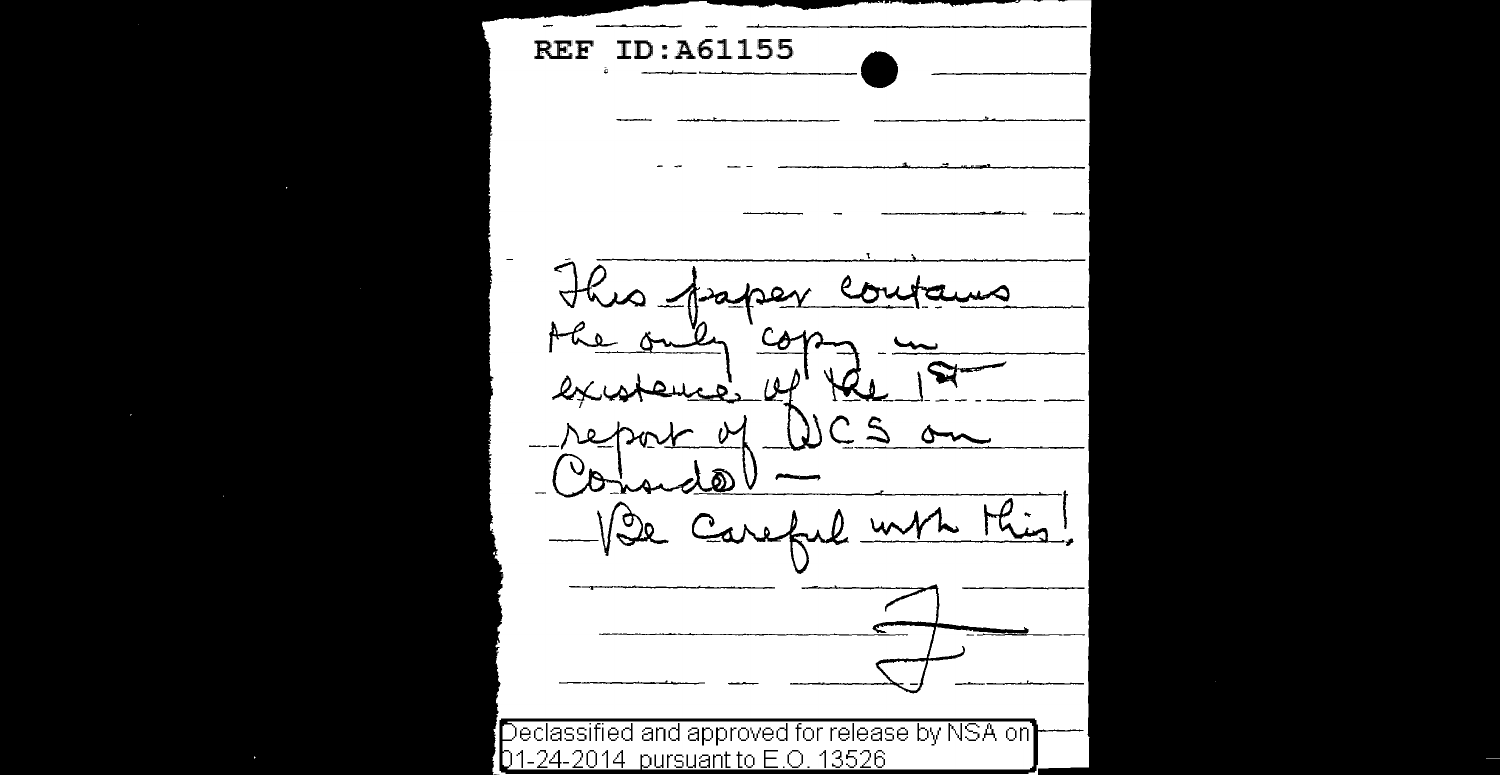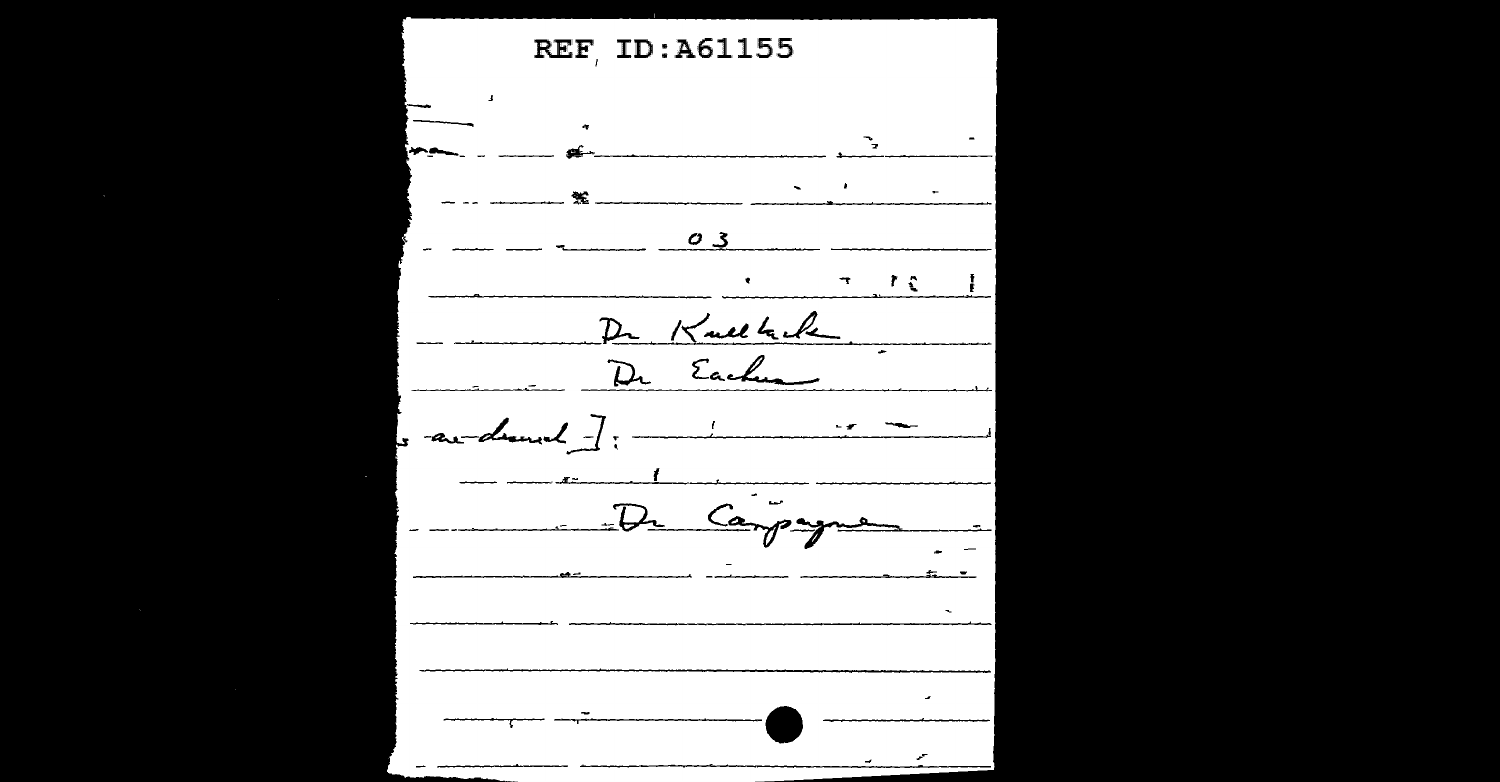Copy to accompany riginal. REF ID:A61 THE JOINT CHIEFS OF STAFF WASHINGTON 25. D

15 June 1949

Note \* See betown

**ENGRANDIN FOR THE SECRETARY OF DEFERSE:** 

Subject: Neximum Sxploitation of COMINT.

The Joint Chiefs of Staff have considered the staff study on maximum exploitation of Communications Intelligence (COMINT) and the draft consolidation directive establishing a Consolidated Special Information Dissemination Of焦ee (CONSIDO) forwarded by your memorandum dated 19 May 1949 and have the following comments:

The provisions of the draft consolidation directive Would decrease rather than increase the effielensy and economy of communication intelligence activities of the National Military Retablishment. Considerable duplication of the work of other U.S. intelligence agencies would be necessary, if CONSIDO-WASHINGTON were to fulfill the responsibilities assigned to it. In addition, the draft directive states that CONSIDO-WASEI BTOM will disseminate intelligence diract to the Joint Chiefs of Staff but makes as provision for the integration of won intelligence with intelligence provided to the Joint Chiefs of Staff by the intelligence staffs of the iervices.

b. The draft directive would divorce evaluation of COMINT from evaluation of all other intelligence. a situation which would militate against accurate svaluation of both COMINT and nem-COMINT intelligence. Since COMINT, as intelligence, is not essentially different from other types of intelligence, any organisation which isolates its evaluation from that of other sources is unrealistic.

\* This paper was withdrawn and all<br>copies were destroyed. Jen Me Marney<br>adhaed JCS not to send it to See Deft . 3.方方